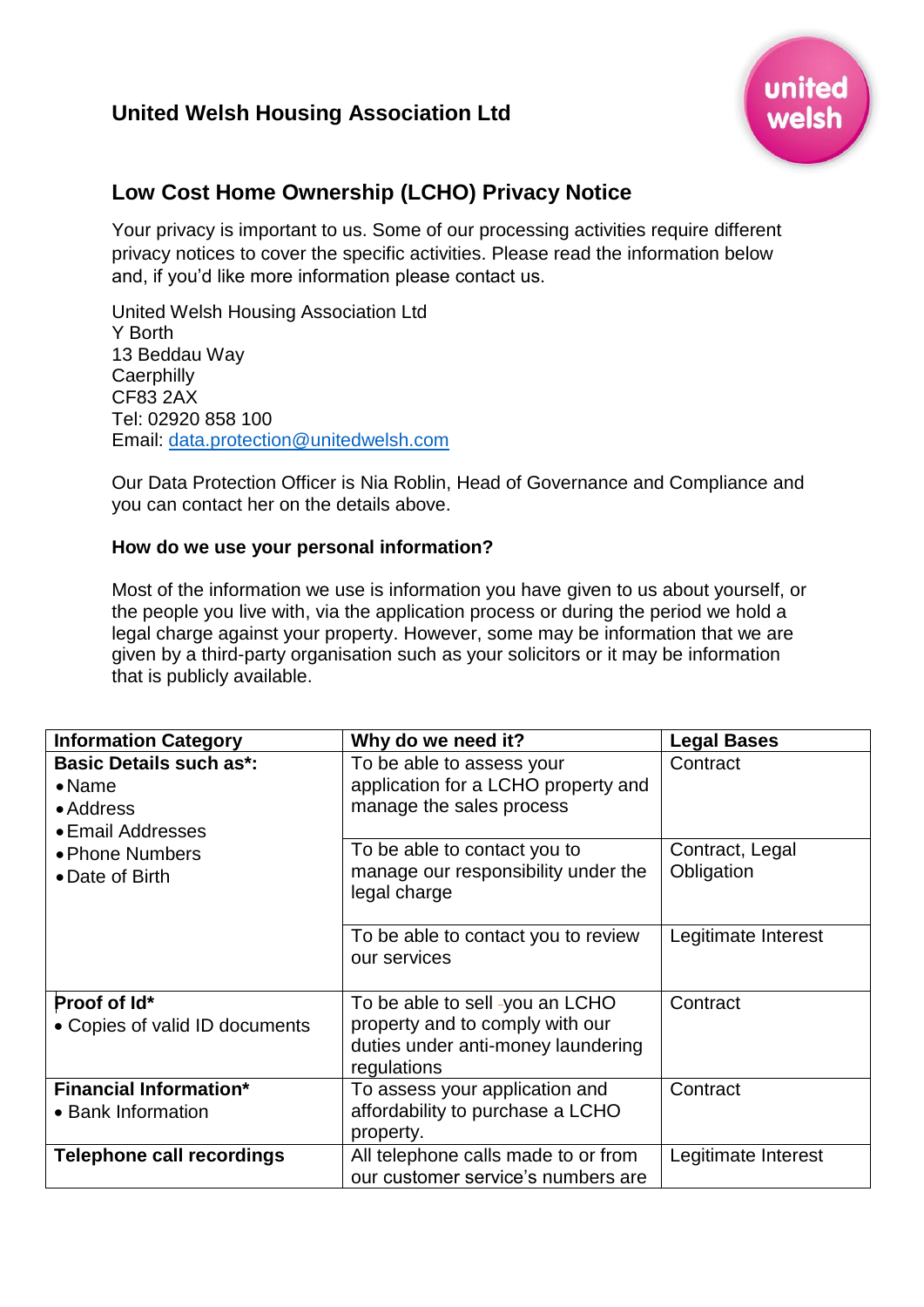|             | recorded for training and monitoring |                         |
|-------------|--------------------------------------|-------------------------|
|             | purposes.                            |                         |
| <b>CCTV</b> | We operate a number of CCTV          | Legitimate Interest     |
|             | schemes at our offices, and some of  |                         |
|             | our flats with communal entrances    |                         |
|             | and spaces for crime prevention      |                         |
| <b>CCTV</b> | Antisocial Behaviour Management      | Legitimate Interest     |
| <b>CCTV</b> | Health & Safety & legal              | <b>Legal Obligation</b> |

## **Who do we share your personal data with?**

In processing a low cost home ownership sale we are sometimes asked to share your personal information with third parties, for example, local authority partners, solicitors, Land Registry and the Financial Conduct Authority. We may also share information with local authorities or the Police or other agencies for purposes such as support provision or crime investigation and prevention.

We will only do this if there are laws that allow us to do so or we have a legitimate interest in doing so, when we are confident that you would reasonably expect us to. For example, when reviewing our services in order to make improvements that would benefit you.

We may also share your information when you have given us explicit consent to share your information.

#### **How long do we keep your information?**

If your application is not successful for a LCHO property, we will keep your information for 12 months. If you are successful and purchase an LCHO property with us we will keep your information for 5 years after the legal charge on the property has ended. After this, the information will be destroyed and disposed of in a secure manner in line with our privacy policies and procedures.

Any anonymised statistical reports and case studies created during the service will be kept forever as a record of the work undertaken by the Specialist Development Team.

# **Your Individual Rights**

You have a number of individual rights under the General Data Protection Regulation (GDPR).

You have the right to access the personal information that we process about you. If you believe the personal information we hold on you is inaccurate or incomplete, you have the right to have it corrected or completed. Where we are using your information based solely on your consent, you also have the right to withdraw this consent at any time by contacting us.